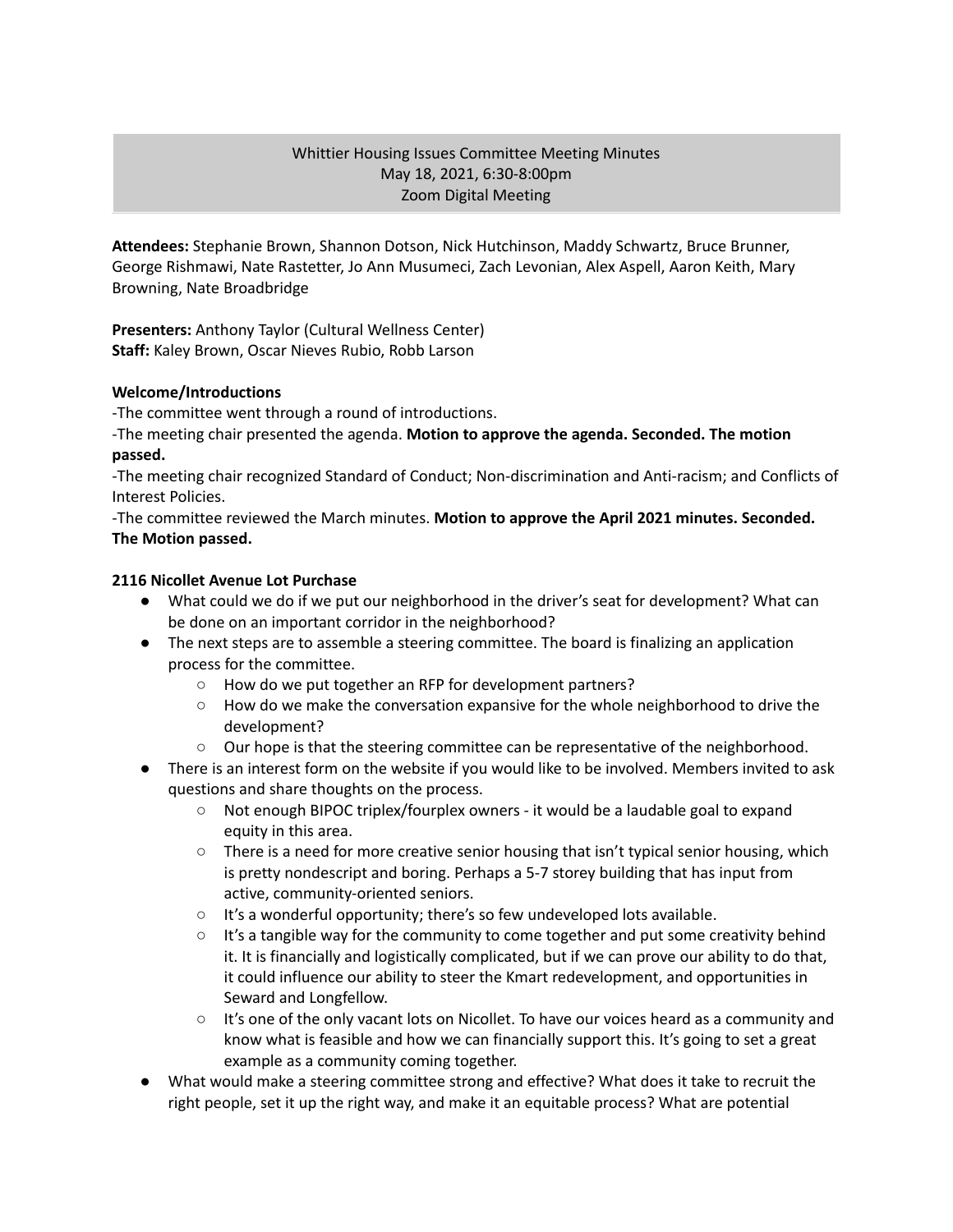barriers to you participating in a longer-term steering committee? Members invited to share thoughts.

- $\circ$  Look back at the history of what's happened when neighborhood groups have gotten involved with big developers, don't make the same mistakes and learn from the past.
- This area of Whittier from Nicollet to the freeway and Franklin to 26th doesn't have a cohesive concept to pull together the area. It's a vibrant neighborhood but has nothing to pull it together. Perhaps a cultural center on the first floor or something that can unify all the disparate parts of the neighborhood with culture and art.
- Franklin is one end of the neighborhood and Kmart is the other. There could be a correspondence between this development and Kmart, visually.
- Whittier as the "international neighborhood" should be emphasized, and the Whittier School
- Q: Because this is the OR district, does there have to be commercial or office use on the site?
	- A: It has to have active use under Corridor 6 zoning. Has to be built with a minimum of two storeys with office/retail on the ground floor and housing above.
- We've talked about what we can use the site for in the interim, before anything is built there. No concrete ideas yet but let us know if you have ideas.

# **Wells Fargo / Kmart Area [Redevelopment](https://www.lakeandnicollet.com/) - Anthony Taylor, Cultural Wellness Center**

- This (Wells Fargo) is the beginning of the conversation related to Kmart. More information at [www.lakeandnicollet.com](http://www.lakeandnicollet.com).
- Wells Fargo has hired Cultural Wellness Center to engage the community in conversation on how to move forward with this site.
- PPL is managing the housing side of redevelopment, Cultural Wellness Center is a co-developer. Wells Fargo is doing an agreement with PPL with the goal of making something beneficial for the community.
	- The community engagement process encourages the community to think about how the built environment impacts us, and how to think more creatively about how to invest in the community.
- Wells Fargo project can be thought of as in conjunction with Kmart, even though they're on different timelines. Community engagement process can be the beginning of the vision of the development of this area.
- Engagement sessions in June, July & August with different themes each session: history, community aspirations, culture and community.
- The first session will be a way to get the broad community to understand how we got to this particular situation, including reopening Kmart and burning down of Wells Fargo site. This is to be a history of the area, movement of people into the community, and the policies that have impacted it. These will last until the first week of August.
	- How will it impact the community's quality of life in a measurable way? E.g., household income, employment.
	- How do we design to facilitate certain types of activity in public spaces?
	- $\circ$  How can we use the space to support entrepreneurship, homeownership with more diverse entrepreneurs and homeowners?
	- We cannot ignore the construction of 35W and the closing of Nicollet Avenue.
	- $\circ$  First session is June 3rd. Sign up on *[lakeandnicollet.com](https://www.lakeandnicollet.com/)* to get an invitation.